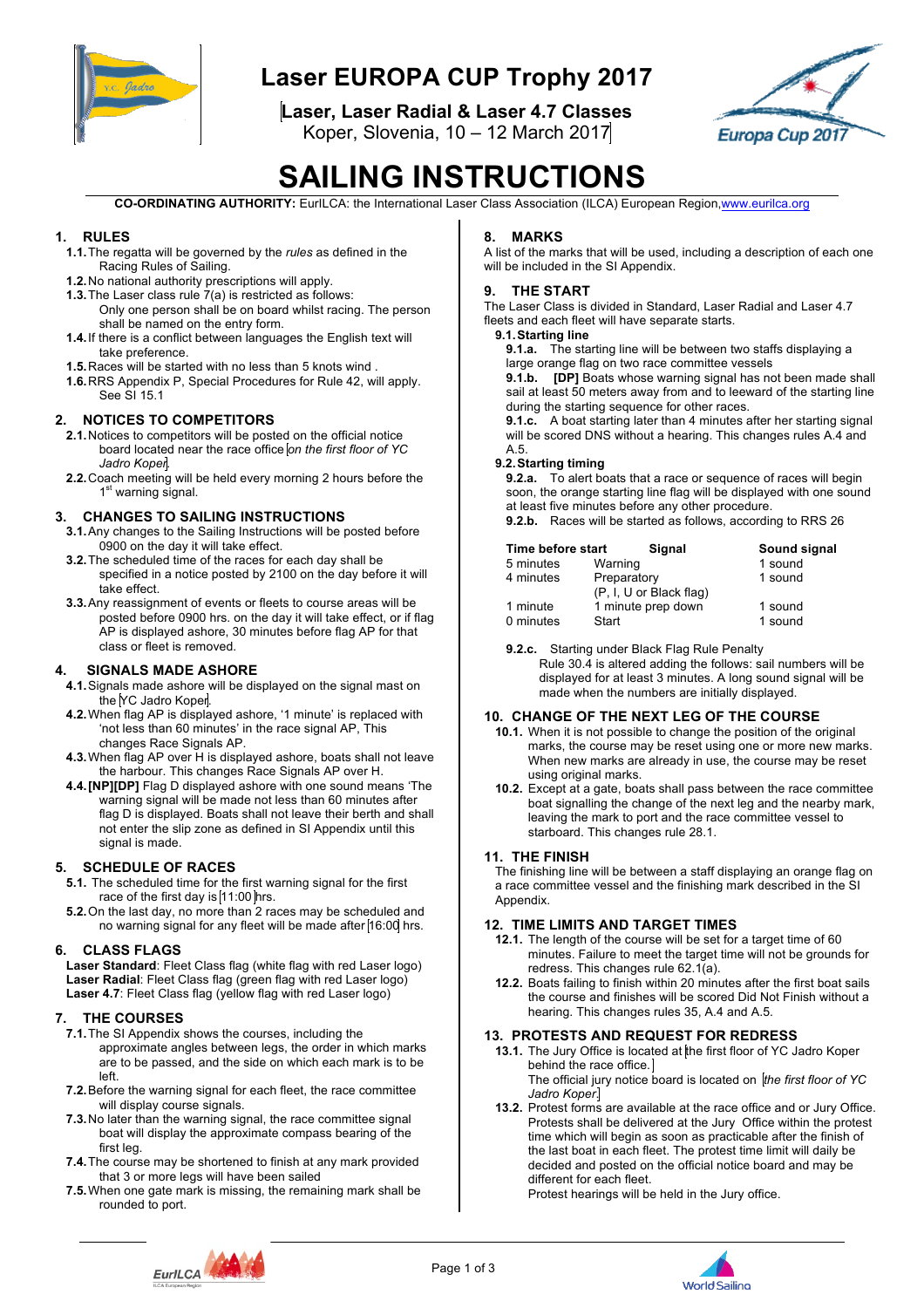- **13.3.** Notices will be posted on official jury notice board no later than 30 minutes after the protest time limit to inform competitors of hearings in which they are parties or named as witnesses.
- **13.4.** Notices of protests by the international jury or race committee or technical committee will be posted on official jury notice board to inform boats under rule 61.1(b).
- **13.5.** A list of boats that have been penalized under Appendix P will be posted on the official notice board.
- **13.6.** Breaches of instructions 9.1.b, 17, 19, 20, 21 and 22 shall not be grounds for a protest by a boat. This changes rule 60.1(a). For these breaches the international jury may apply a penalty less than disqualification**. [DP]**
- **13.7.** On the last scheduled day of racing or of the qualifying series, (if applied) RRS 66 apply (30 minutes) On the last scheduled day of racing (or of the qualifying series, if applied) a request for redress from a jury decision shall not be delivered no later than 30 minutes after the decision was posted. This changes rule 62.2.
- **13.8.** Decisions of the international jury will be final as provided in rule 70.5
- **13.9. [DP]** the notation **'[DP]'** in a rule means that the penalty for a breach of that rule may, at the discretion of the protest committee, be less than disqualification. (Penalties for breaches of class rules, or rules in the NoR or Sis)
- **13.10. [NP]** denotes a rule that shall not be grounds for protests by a boat. This changes RRS 60.1(a)
- **13.11. [SP]** denotes a rule for which a standard penalty may be applied by the race committee technical committee without a hearing or a discretionary penalty applied by the international jury with a hearing.

A list of these breaches and the associated standard penalties will be posted on the Official Notice Board. However, the race committee / technical committee may protest a boat when they consider the standard penalty to be inappropriate. This changes RRS 63.1 and Appendix A5.

#### **14. ARBITRATION SYSTEM**

Appendix T RRS 2017-20 will applies

#### **15. PENALTY SYSTEM**

**15.1. Appendix P** will apply with the following changes: **15.1.a.** If a first penalty is signalled after she has finished, a boat may take the penalty or accept a scoring penalty of 8 points without a hearing **[SP].**

#### **15.2. Measurement Penalties [NP]**

**15.2.a. [NP]** Measurement protests will only be accepted from technical committee, race committee or jury.

**15.2.b.** If a boat is sailed without a *centreboard stopper, or with no mast retention line* attached (class rule 3(b) xi), a scoring penalty of 20 points will, without a hearing, be added to the boats score in the last completed race in which she was racing without a centreboard stopper or the retention line. However, she shall not be scored worse than DSQ. This changes rule 63.1. **[SP]. 15.2.c.** If a sail, top mast, or bottom mast has been changed prior to a race without the permission required by SI 16.2 the sailor will be disqualified without a hearing from the last completed race when the change was used. This changes rule 63.1.

**15.2.d.** For any other measurement protest, the jury may apply an alternative penalty to disqualification **[DP].**

#### **15.3. Scoring and arbitration penalties**

**15.3.a.** Scoring penalties will be applied according to RRS 44.3c **15.3.b.** The scoring abbreviation for arbitration penalty is [ARB]. **15.3.c.** A scoring penalty in a split fleet will be based on the number of competitors in the largest group.

#### **15.4. Whistle system**

In order to encourage boats to take penalties afloat, jury members may blow a whistle when they see what they believe to be a breach of a rule. If no boat takes a penalty, the international jury may lodge a protest.

#### **16. BOATS AND EQUIPMENT**

**16.1.a. [DP]** A boat and equipment may be inspected at any time for compliance with the class rules, as wet clothing rules at the discretion of the technical committee, race committee or international jury.

**16.2.** In the event of damage, boats and equipment may only be substituted with the written permission of the technical committee, international jury or race committee.

- **16.3.** If the damage occurs later than 90 minutes before the first scheduled start on a racing day and before the start of the last race of the day, provisional verbal permission shall be obtained from the technical committee, international jury or race committee.
- **16.4.** The written permission of the technical committee, international jury or race committee shall be applied for before the end of Protest Time at the end of the day in which the substitution takes place.

#### **17. [DP] [NP] SAFETY REGULATIONS**

- **17.1.** The race committee will protest a boat for a breach of these safety regulations.
- **17.2.** Competitors shall wear personal flotation devices at all times when afloat, except briefly while changing or adjusting clothing or personal equipment.
- **17.3.** Competitors who require assistance from rescue boats should wave one arm with hand open. If no assistance is required, the arm should be waved with fist closed.
- **17.4.** If considered necessary, a competitor may be ordered by a race organisation boat to abandon his or her boat and board a rescue vessel.
- **17.5.** A boat that retires from a race shall notify the race committee as soon as possible. The boat shall complete a retirement declaration form at the regatta office on return ashore.

#### **18. SCORING**

- **18.1.** When less than 4 races have been completed, a boat's regatta score will be the total of her race scores.
- **18.2.** When 4 or more races have been completed, a boat's regatta score will be the total of her race scores excluding her worst score.

#### **19. [DP] ACCREDITED TEAM AND SUPPORT PERSONS/ VESSELS**

Accredited vessels are the vessels having filled the accreditation form at the race office. They are the only vessels authorized to go afloat and approach sailing area and sailors. Team and support vessels shall, at all times when afloat, be clearly identified by the country name, national letters or national flag of the team they represent. **19.1. Excluded area**

during the period between the first warning signal of the first fleet in a race and the finish of the last boat in the last fleet in that race:

- do not cross the racing area defined by the course diagram
- do not stay closer than 50 m to any sailing boat and from any point defining the starting line (when orange flag up) and finish line (when blue flag up)

#### **19.2.** Exceptions to S.I. 19.1:

**19.2.a.** when a postponement is signalled, in which case they may stay in the racing area till the first signal displayed after the end of the postponement;

**19.2.b.** this instruction will not apply to rescue operations **19.3.** Accomplishments

If an accredited boat does not comply with this instruction, or its crew has an incorrect behaviour, the accreditation may be suspended, cancelled, and/ or no more issued in next Europa Cup of the series. That decision may be made by the Jury together with the Eurilca Representative. That in conformity with RRS 69.(i) and 64.4.

#### **20. INSURANCE**

Each participating boat shall be insured with valid third-party liability insurance with a minimum cover per event as stated in the NOR.

#### **21. LIABILITY**

The host sailing club, the National Authority and the International Laser Class Association, their officers, members and volunteers do not accept liability for loss of life or property, personal injury or damage caused by or arising out of the Europa Cup Trophy Regattas and competitors take part in the Regattas entirely at their own risk. The establishment of the Notice of Race and the Sailing Instructions in no way limits or reduces the complete and unlimited responsibilities of a competitor being solely and entirely responsible for the management of a boat he or she is sailing. A competitor must be of good health and a competent sailor capable of sailing a Laser in strong winds. It is the responsibility of each sailor to decide to participate in a race or to continue racing.

#### **22. RIGHTS TO USE NAME AND LIKENESS**

By participating in this event, competitors automatically grant to the organizing authority and the event sponsors the right, in perpetuity, to make, use, and show, at their discretion, any photography, audio and video recordings, and other reproductions of them made at the venue or